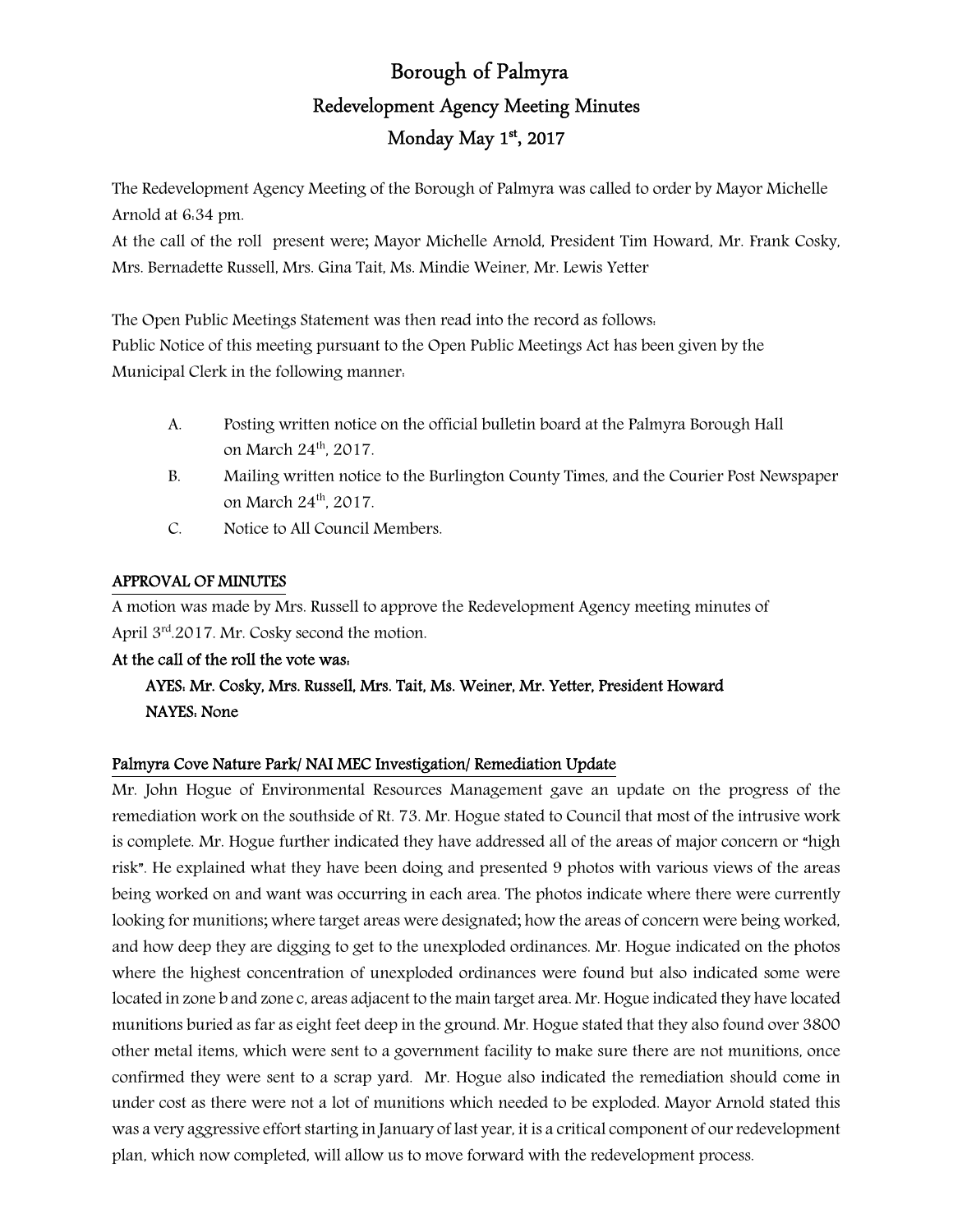#### DISCUSSION ITEMS

Mayor Arnold notified Council that we received notification from David Wyche of the Burlington County Bridge Commission, Department of Economic Development and Regional Planning that the 30 Mayors/30 Developers Networking Exchange has been postponed indefinitely, and most likely will not be held until 2018.

Mayor Arnold indicated that the redeveloper pre-submission questionnaire sent to David Meiskin of Windsor Companies has not yet been returned. Mr. Gural gave council copies of the pre-submission questioner sent to Mr. Meiskin over two and a half weeks ago and to date Mr. Gural stated we have had no response.

#### PUBLIC COMMENT

Please sign in and state your name and address for the record. Council will give all comments appropriate consideration. Each citizen will be allotted up to five (5) minutes to speak, in order to allow everyone an opportunity to ask questions and express their opinions or concerns. Please direct all comments to the Mayor. Each citizen may only speak once during each public portion.

Mrs. Russell made a motion to open the public portion, President Howard second the motion.

At the call of the roll: All voted in favor of the motion

No one from the public wishing to be heard Mrs. Russell made a motion to close the public portion. Mr. Howard second the motion.

At the call of the roll: All voted in favor of the motion

#### REDEVLOPMENT AGENCY COMMENTS

Lewis Yetter stated no comment Bernadette Russell stated no comment Mindie Weiner stated no comment Gina Tait stated no comment Frank Cosky stated no comment President Howard stated no comment Mayor Arnold thanked Mr. Hogue for all his efforts on the project and is happy to see it moving forward.

Mrs. Russell made a motion to adjourn the meeting, President Howard second the motion. At the call of the roll: All voted in favor of the motion